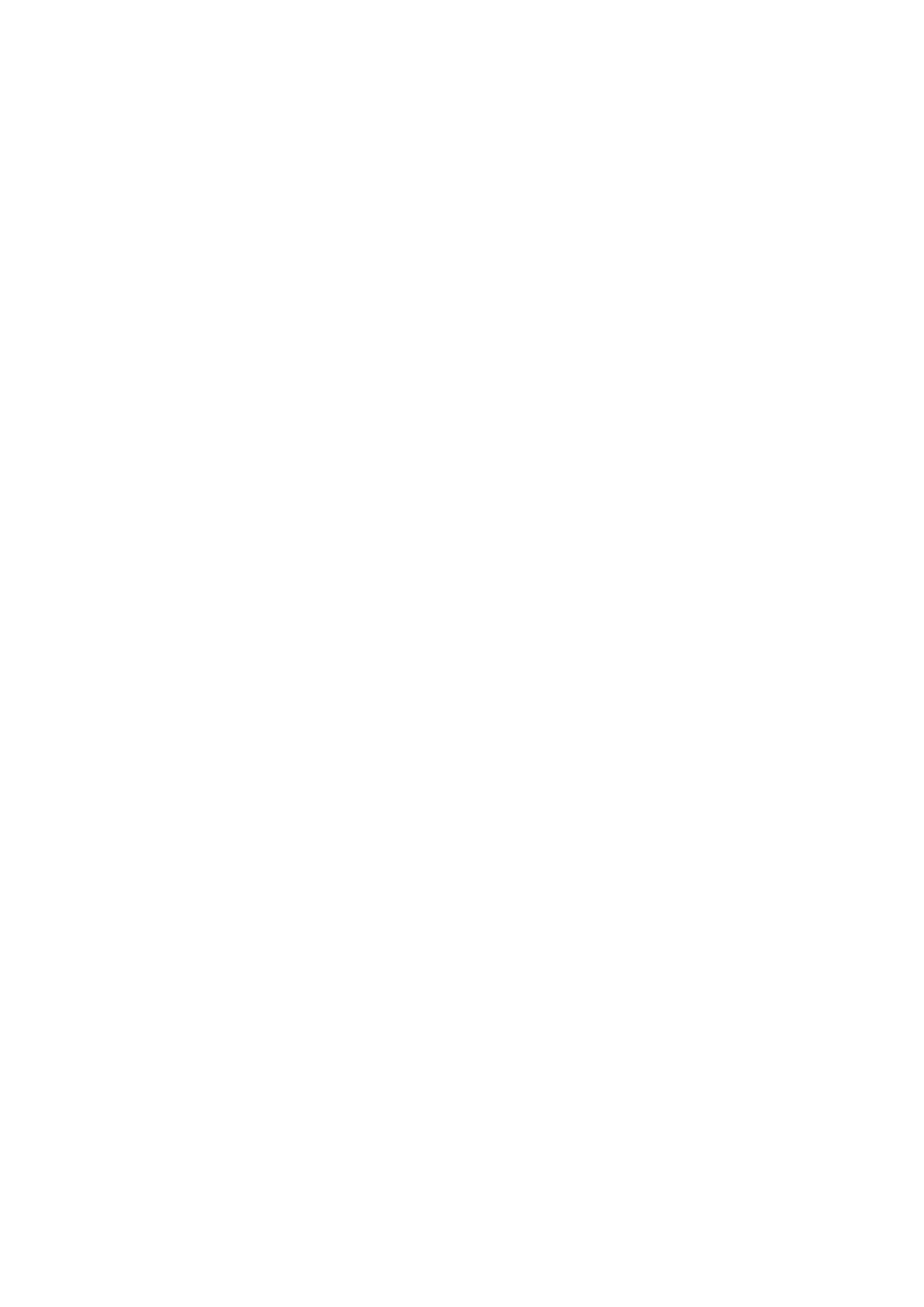### Table of Contents

| <b>Surgical Technique</b>   | Pre-operative Planning X-ray Templating | $\mathbf{2}$   |
|-----------------------------|-----------------------------------------|----------------|
|                             | Step 1: Femoral Neck Resection          | 3              |
|                             | Step 2: Opening the Femoral Canal       | $\overline{4}$ |
|                             | Step 3: Metaphyseal Preparation         | 5              |
|                             | Step 4: Calcar Planing (Optional)       | $\overline{7}$ |
|                             | Step 5: Trial Reduction                 | 8              |
|                             | Step 6: Cement Restriction              | $\mathcal{G}$  |
|                             | Step 7: Centralisers and End Caps       | 10             |
|                             | Step 8: Cementing Technique             | 11             |
|                             | Step 9: Femoral Stem Implantation       | 12             |
|                             | Step 10: Femoral Head Impaction         | 13             |
|                             | <b>Technical Specifications</b>         | 14             |
| <b>Ordering Information</b> | Instrument and Implant Codes            | 15             |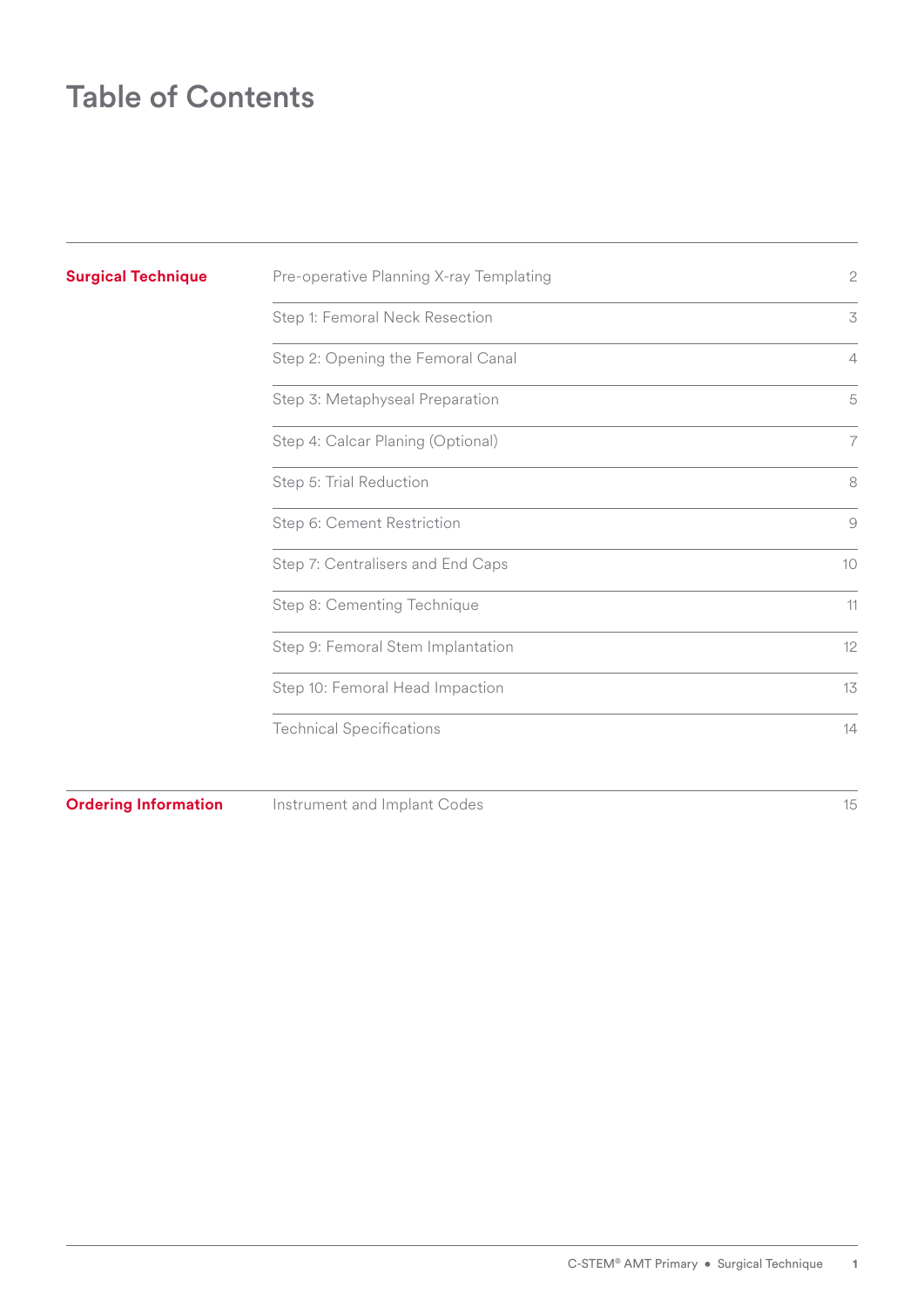## <span id="page-3-0"></span>Pre-operative Planning X-ray Templating

Make a thorough radiographic examination of the contralateral side, using both A/P and M/L projections, taking into consideration any anatomical anomalies, dysplasia or previous osteotomy. The radiographs should be at 20% magnification and the hips internally rotated to 15˚. They should clearly demonstrate the acetabular configuration, the endosteal and the periosteal contours of the femoral head, neck and proximal femur.

#### **Templating Femoral Implant Size**

The C-STEM AMT implant system offers a complete range of femoral templates. When the approximate size template is selected, overlay the outline above an A/P radiograph of the femur with the implant's centre line in line with the long axis of the femur. Position the template so that the centre of the central depth marking is level with the proposed neck resection and the cement mantle outline fills the proximal femoral canal. With the template positioned accurately, the centre of rotation of the head should overlay the centre of the femoral head (Figure 1).

If the patient has a higher than normal offset, consider the equivalent size high offset template. With C-STEM AMT this distance is increased by either 6 mm or 8 mm depending on size. The high offset option can also be used during revision surgery to optimise abductor tension.

#### **Limb Length Adjustment**

Raise or lower the implant outline along the long axis of the femur to increase or decrease leg length, without adjusting the offset. Use the middle slot or hole in the template to mark the neck resection level.

#### **Sizing of the Cement Restrictor**

Leave 20 mm space from the distal tip of the selected stem template when estimating the approximate diameter of the cement restrictor.

Centraliser sizing: see [page 10.](#page-11-1)



**Figure 1.**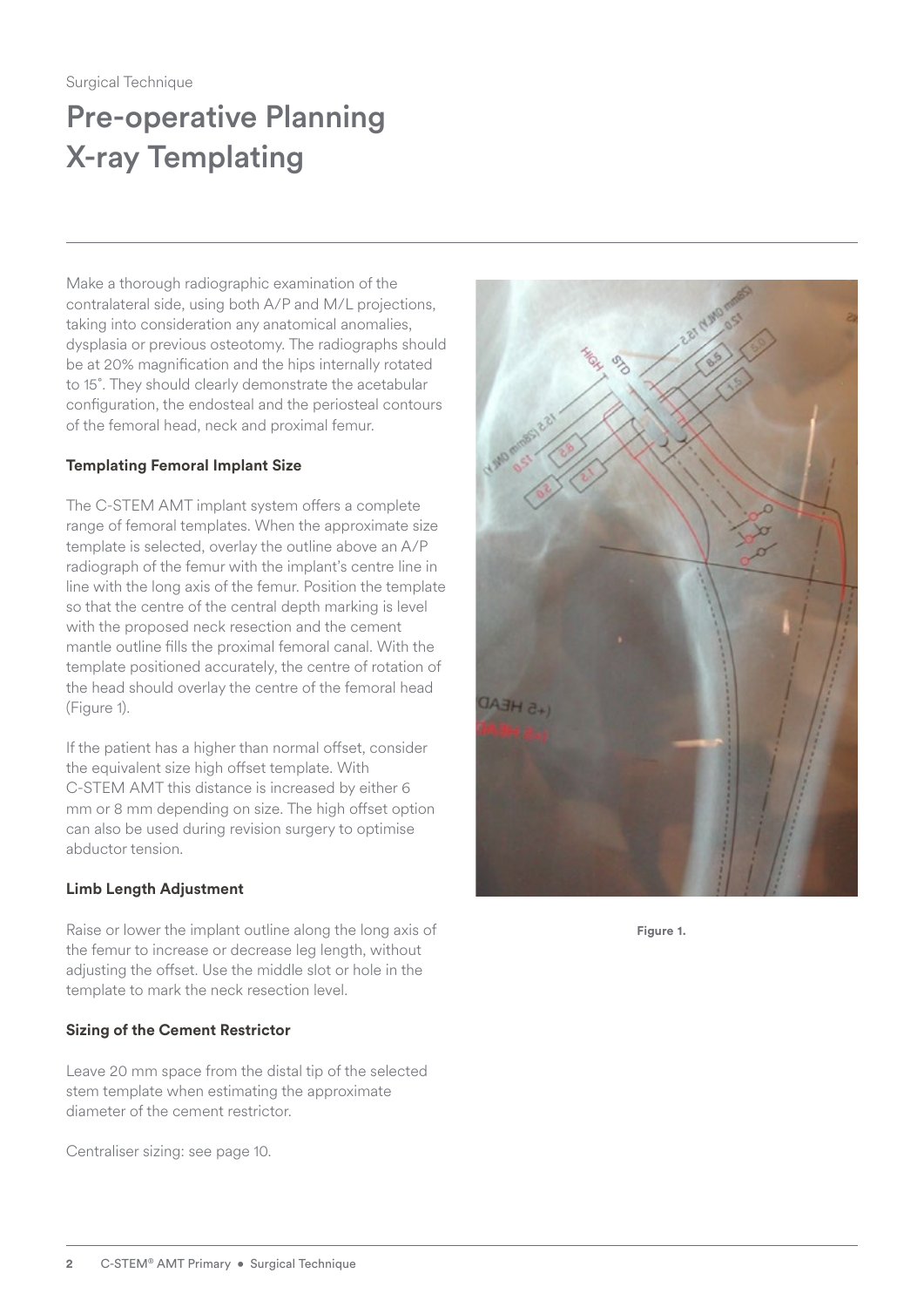### <span id="page-4-0"></span>Surgical Technique Step 1: Femoral Neck Resection





Once the femoral head is exposed, align the neck resection guide against the long axis of the femur.\* Determine the resection level by aligning the top of the guide with the tip of the greater trochanter (Figure 2) or by referencing a measured resection level above the lesser trochanter, or from the superomedial aspect of the femoral head along the axis of the femoral neck as determined during templating.

Confirm the resection level with the pre-operatively templated plan. Mark the resection line using diathermy. Resect the femoral head. The collarless stem enables proximal and distal adjustment regardless of neck resection level; however, orientation of the cut should be perpendicular to the neck axis in both planes in order to avoid impingement of the medial stem against the medial neck.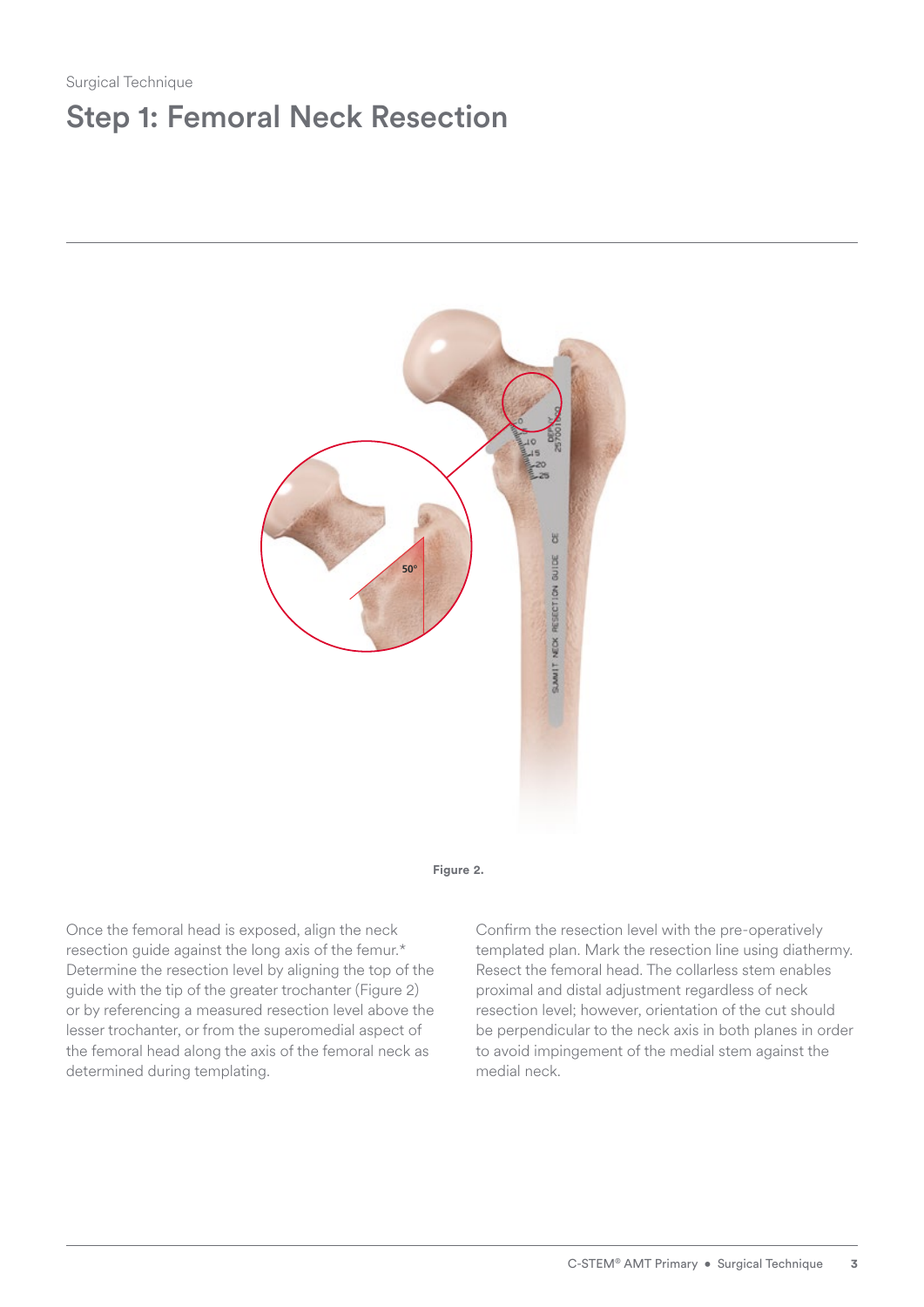### <span id="page-5-0"></span>Step 2: Opening the Femoral Canal



**Figure 3. Figure** 4.

#### **Clearing the Anatomical Calcar**

In order to achieve an optimal cement mantle, clear the anatomical calcar (the cortical condensation overlying the endosteal entry into the lesser trochanter) using an osteotome or curette. Avoid excavating the lesser trochanter (Figures 3, 4).

#### **Femoral Alignment**

Attach the Canal Probe to the T-Handle. Introduce the probe into the femoral canal, maintaining neutral orientation.

The C-STEM AMT Hip System is designed as a broachonly system, to maximise the strength of the bone / cement interface.

■ **Note:** C-STEM Canal reamers are available for surgeons who prefer to ream the intramedullary canal (see [page 14\)](#page-15-1).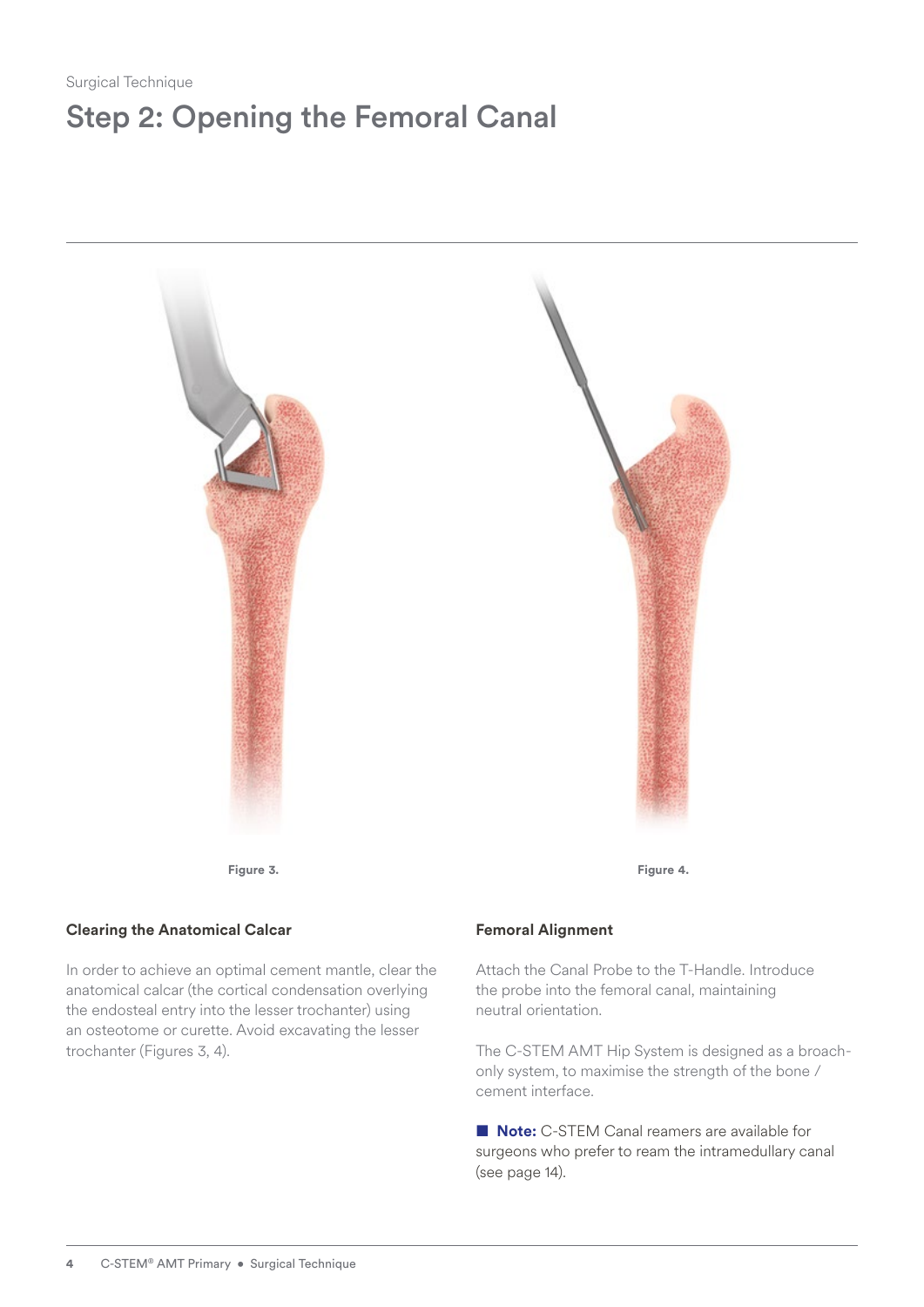## <span id="page-6-0"></span>Step 3: Metaphyseal Preparation

#### **Femoral Broaching**

Attach a broach – two sizes smaller than the size determined during pre-operative templating – to the broach handle. Carefully impact the broach down the long axis of the canal in neutral orientation. Diamond tooth broaches should not be introduced aggressively. When using the posterolateral approach, incorporate 5-15˚ of anteversion (Figure 5).

■ **Note:** The final broach should confirm the size templated pre-operatively and determine the final implant size. The C-STEM AMT broach system was designed to incorporate a circumferential 2 mm cement mantle. The 2 mm cement mantle does not include the additional cement mantle created by cement interdigitation into the cancellous bone structure.



**Figure 5.**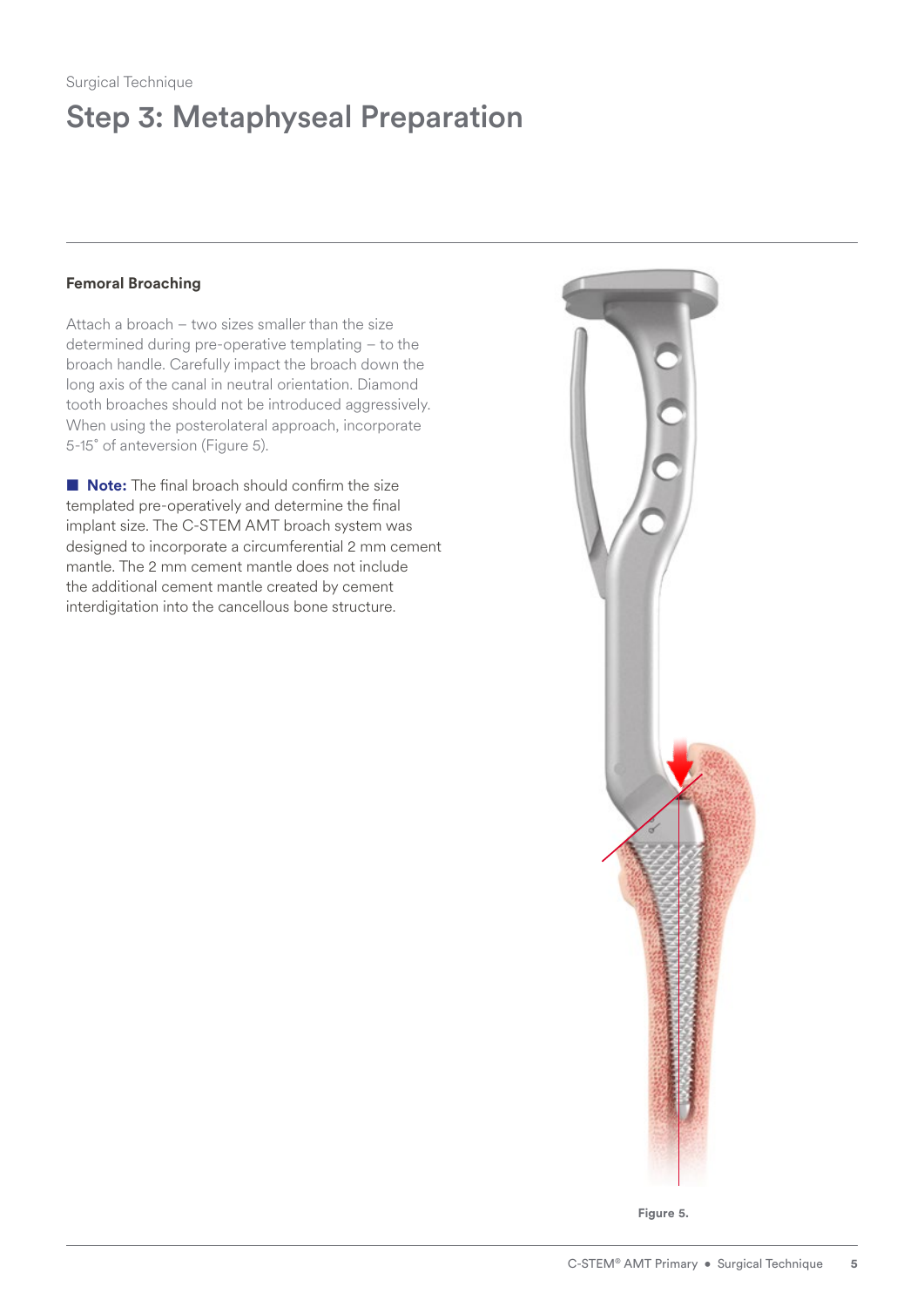### Step 3: Metaphyseal Preparation



#### **Figure 6.**

Ensure that any remaining superolateral femoral neck is cleared to avoid varus stem placement. If required, release a small portion of the gluteus medius to facilitate exposure and trim any overhanging trochanter. Sequentially increase the size of the broach until the final broach is fully seated in the femur with the upper surface of the broach level with the neck resection level, or at the level determined during pre-operative templating (Figure 6).

If the final seating position does not match the preoperatively templated position, you can seat the broach further into the bone using the -5mm and +5mm markers.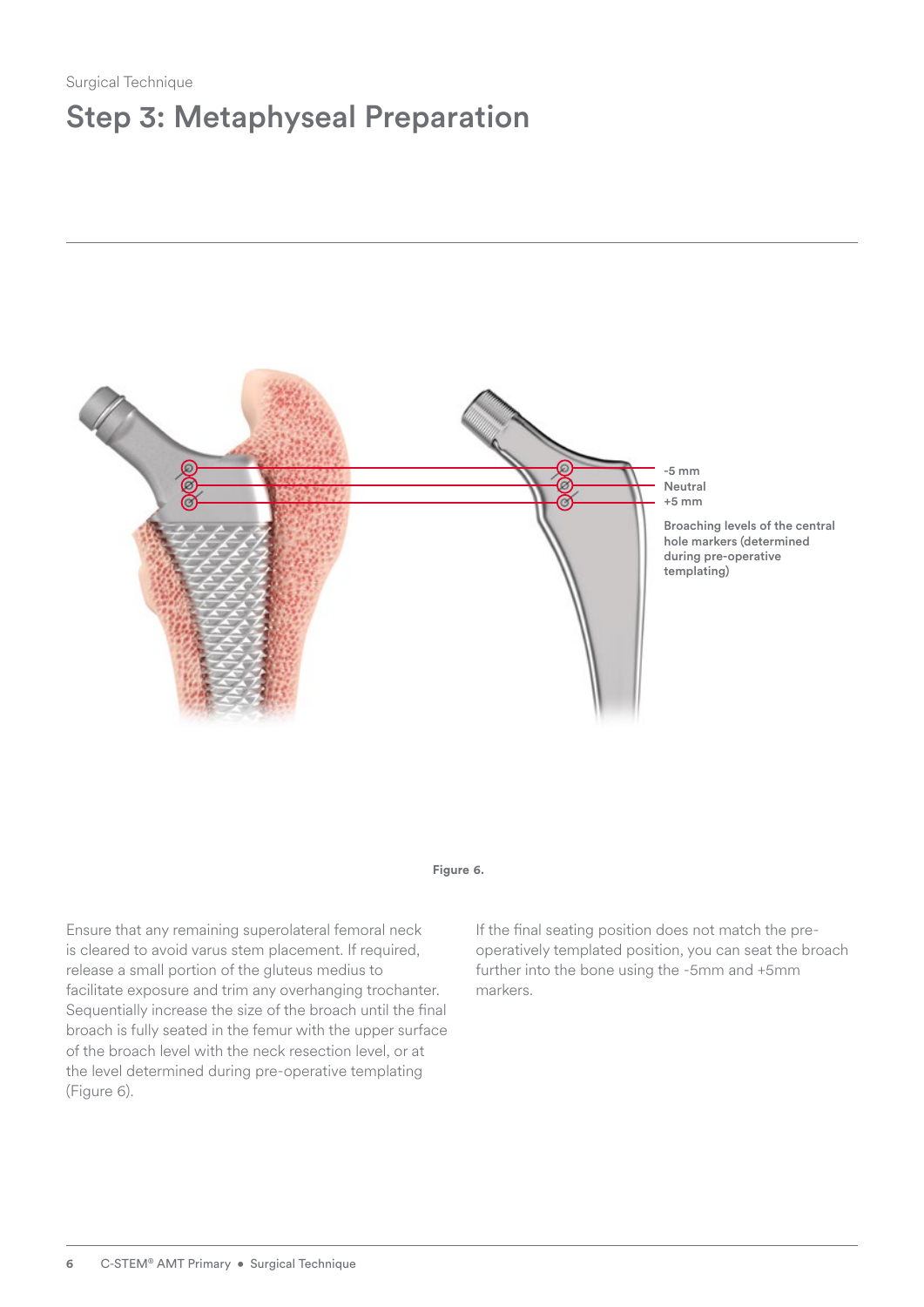### <span id="page-8-0"></span>Surgical Technique Step 4: Calcar Planing (Optional)

Since the C-STEM AMT Stem is a collarless stem, it can be positioned proximally or distally to the neck cut. Therefore, calcar planing is not mandatory; however, it is advisable in order to facilitate seating the actual prosthesis to the same level as the broach. Position the centre hole of the planer over the broach trunnion and plane the bone until it is level with the proximal surface of the broach (Figure 7).

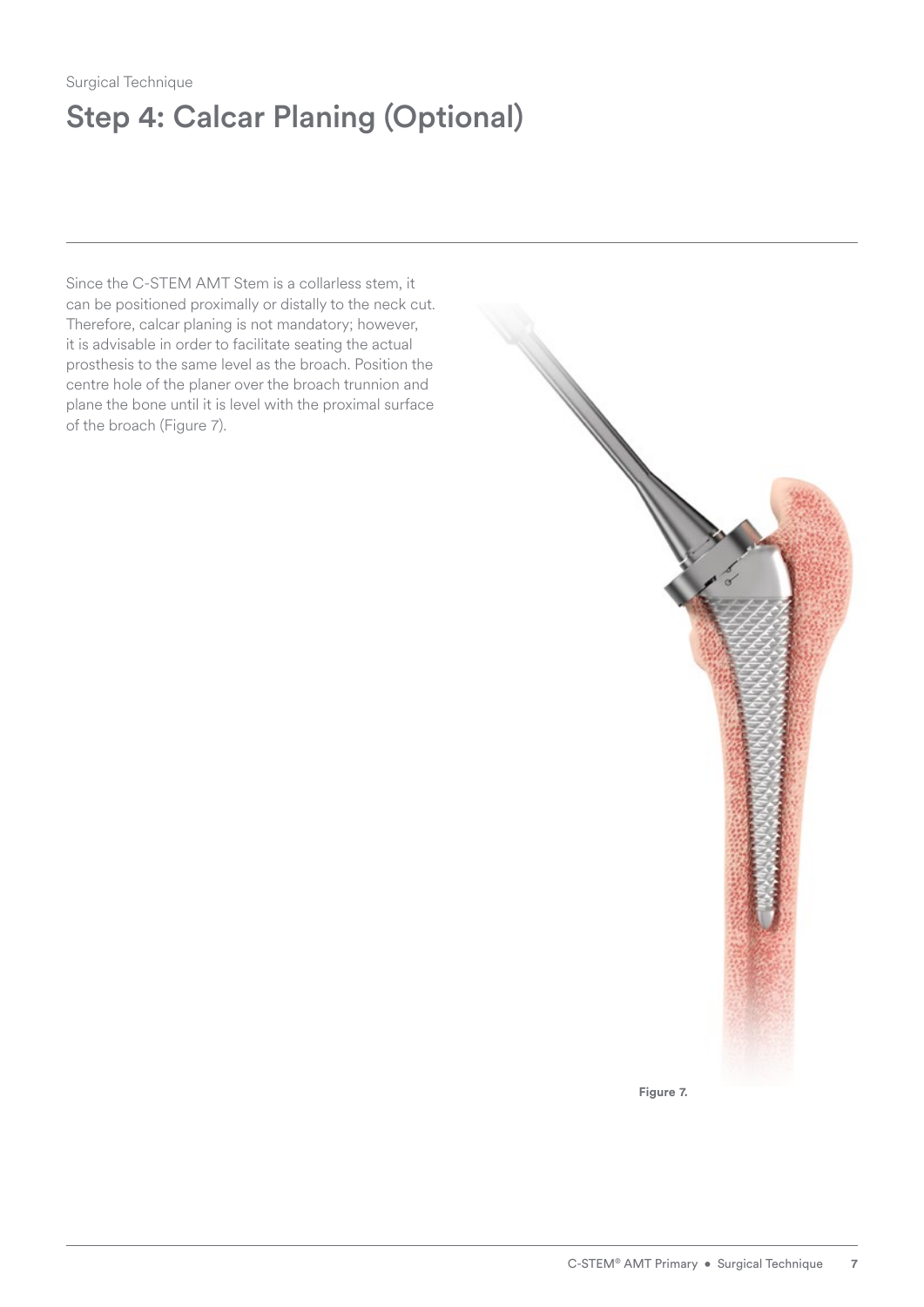### <span id="page-9-0"></span>Step 5: Trial Reduction

#### **Femoral Neck Trial Assembly**

Attach the appropriate neck segment to the broach. Multiple trial heads are available to help with proper restoration of hip biomechanics (22.225 mm, 26 mm, 28 mm, 32 mm, 36 mm heads). The C-STEM AMT Stem offers dual (i.e. standard and high) offsets in many of its sizes, the rule of thumb being that offsets in sizes 1-3 are 6 mm more in the HO option, and that offsets in sizes 4-8 are 8 mm more in the HO option.

If the femoral neck resection level is correct for proper leg length restoration, but there is still inadequate soft tissue abductor muscle tension, consider a high offset neck segment.

Use a combination of neck segment and trial head sizes to restore joint stability with an adequate range of motion. To assess stability for each combination, check external rotation in extension to rule out anterior dislocation. Also perform a posterior dislocation test, bringing the hip up to 90˚ of flexion with internal rotation. Once adequate stability is achieved, note the neck segment (standard or high) and the trial head chosen (Figure 8).

#### **Broach Removal**

Remove the broach using the broach handle. Clean the canal, to remove loose cancellous bone, using a curette.



**Figure 8.**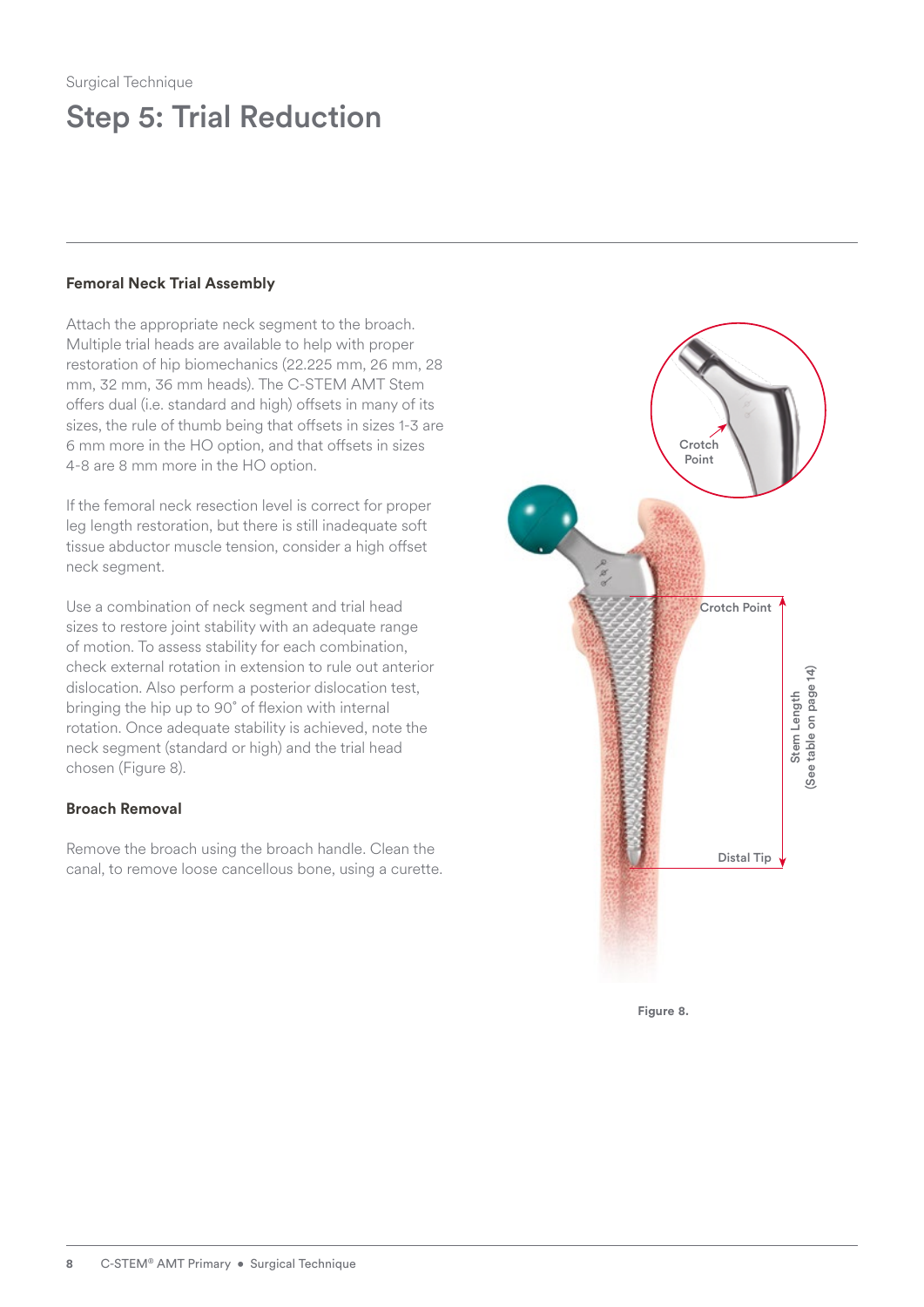### <span id="page-10-0"></span>Step 6: Cement Restriction





#### **Inserting the Cement Restrictor**

Use pulsatile lavage to clear the femoral canal of debris and open the interstices of the bone.

Use the stem restrictor trial based on the size determined from pre-operative templating to establish the correct size (Figure 9). Attach the correct size of trial cement restrictor to the cement restrictor inserter and insert the trial to the planned depth (see table on [page 14\)](#page-15-1). Check that it is firmly seated in the canal. Remove the trial and replace it with the corresponding restrictor implant. Insert the PE cement restrictor implant at the same level as the restrictor trial (Figures 9, 10).

Irrigate the canal using pulsatile lavage with saline solution, ensuring that all debris is removed.

Pass a swab down the femoral canal to help dry and remove any remaining debris. The swab may also be pre-soaked in an epinephrine or hydrogen peroxide solution.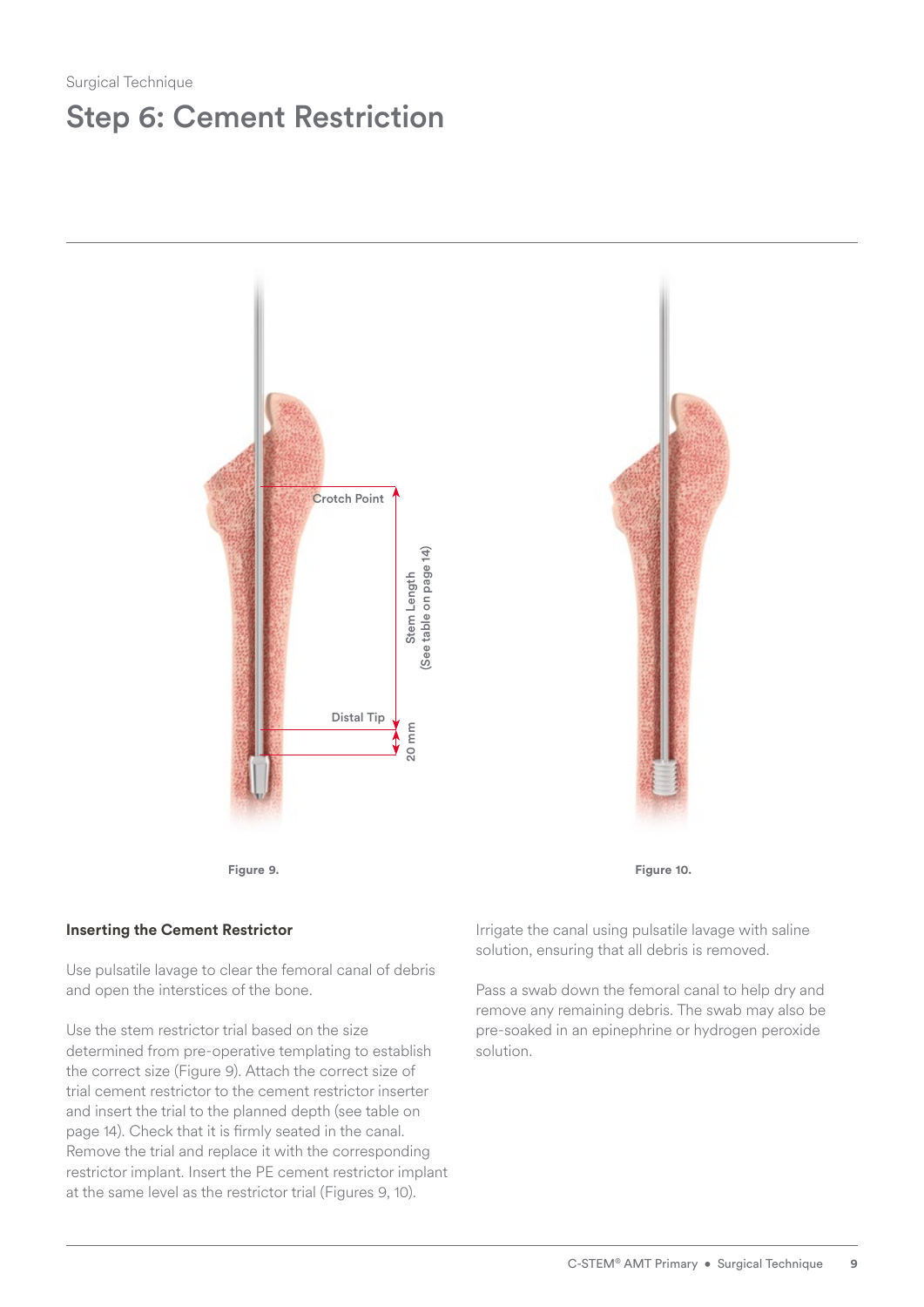## <span id="page-11-0"></span>Step 7: Centralisers and End Caps

#### **Attaching the Void Centraliser.**

Using the canal sizer trials, select the C-STEM Void Centraliser that corresponds to the diameter of the femoral canal (C-STEM Void Centralisers increase in 2 mm increments from 10 - 20 mm).

After selecting the right size of centraliser, slide it firmly over the distal tip of the stem and push the end over the tip of the stem, observing the correct orientation of one of the fins with the lateral edge. (Figure 11).

■ **Note:** Ensure that one of the fins is aligned with the lateral edge of the stem.

■ **Note:** The void centraliser should not be used if the smallest diameter of the femoral canal is less than 10 mm at the level of the stem tip. An end cap should be used with a C-STEM Centraliser code 961226000.



**Figure 11.**

<span id="page-11-1"></span>Select the void centraliser size that corresponds to the size of the PE cement restrictor:

| Code      | Description                 | Code      | Description                   |
|-----------|-----------------------------|-----------|-------------------------------|
|           |                             | 961226000 | PMMA End Cap                  |
| 546010000 | PE Cement Restrictor Size 1 | 961246000 | C-STEM Centraliser            |
| 546012000 | PE Cement Restrictor Size 2 | 961210500 | PMMA Void Centraliser Size 10 |
| 546014000 | PE Cement Restrictor Size 3 | 961212500 | PMMA Void Centraliser Size 12 |
| 546016000 | PE Cement Restrictor Size 4 | 961214500 | PMMA Void Centraliser Size 14 |
| 546018000 | PE Cement Restrictor Size 5 | 961216500 | PMMA Void Centraliser Size 16 |
| 546020000 | PE Cement Restrictor Size 6 | 961218500 | PMMA Void Centraliser Size 18 |
| 546022000 | PE Cement Restrictor Size 7 | 961220500 | PMMA Void Centraliser Size 20 |
|           |                             |           |                               |

#### **PE Cement Restrictors End Caps and Void Centralisers**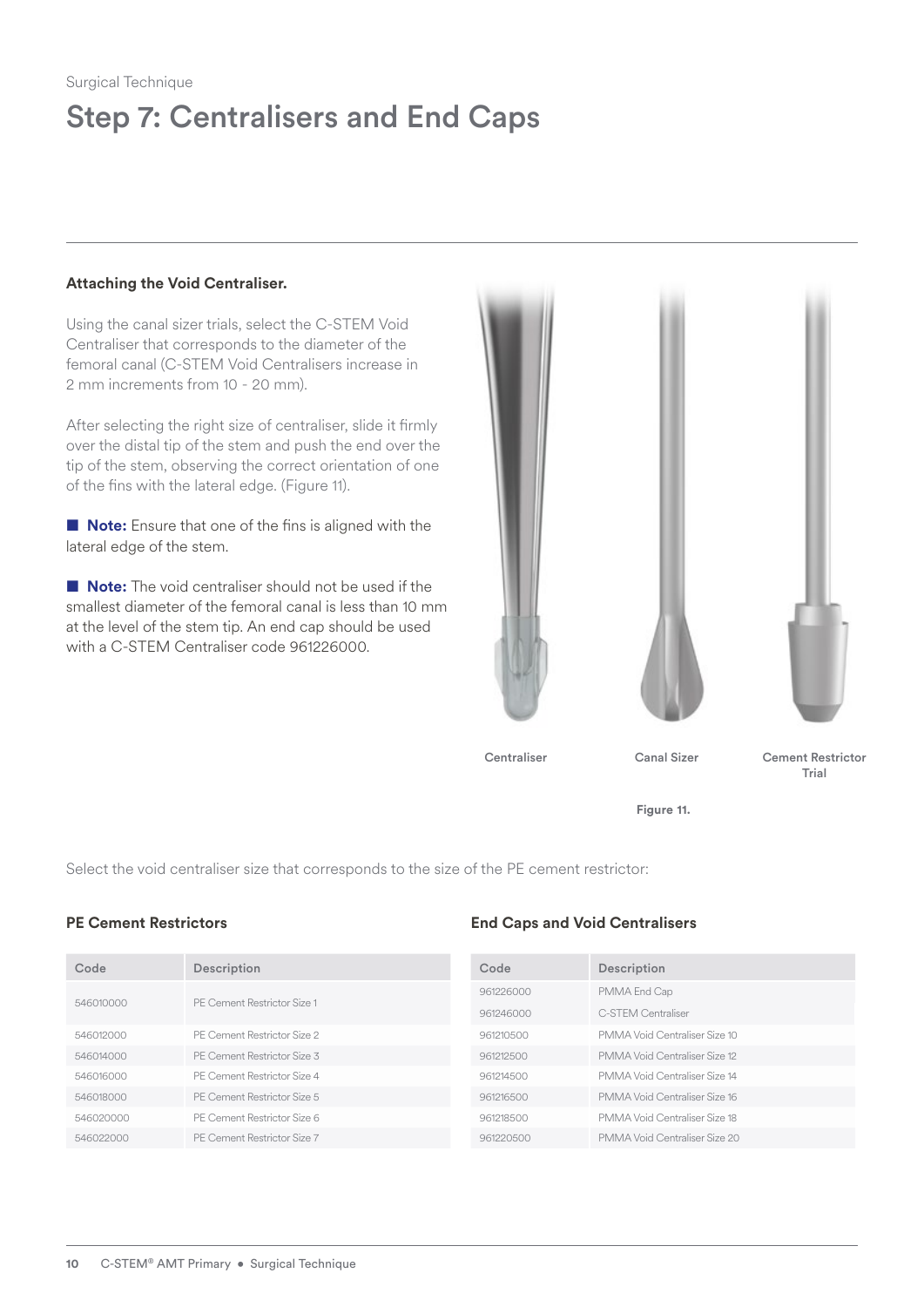### <span id="page-12-0"></span>Surgical Technique Step 8: Cementing Technique



Mix the bone cement using an appropriate mixing system and fill into a delivery syringe. Attach the syringe to the gun. Assess the viscosity of the cement. The cement is ready for insertion when it has taken on a dull, doughy appearance and does not adhere to the surgeon's glove. Start at the distal part of the femoral canal and inject the cement in a retrograde fashion, allowing the cement to push the nozzle gently back, until the canal is completely filled and the distal tip of the nozzle is clear of the canal (Figure 12).

**Figure** 12. **Figure** 13.

Cut the nozzle and place a femoral pressuriser over the end. The cement should be pressurised to allow good interdigitation of the cement into the trabecular bone. Continually inject cement during the period of pressurisation (Figure 13). Use the Femoral Prep Kit curettes to remove excess bone cement. Implant insertion can begin when the cement can be pressed together without sticking to itself.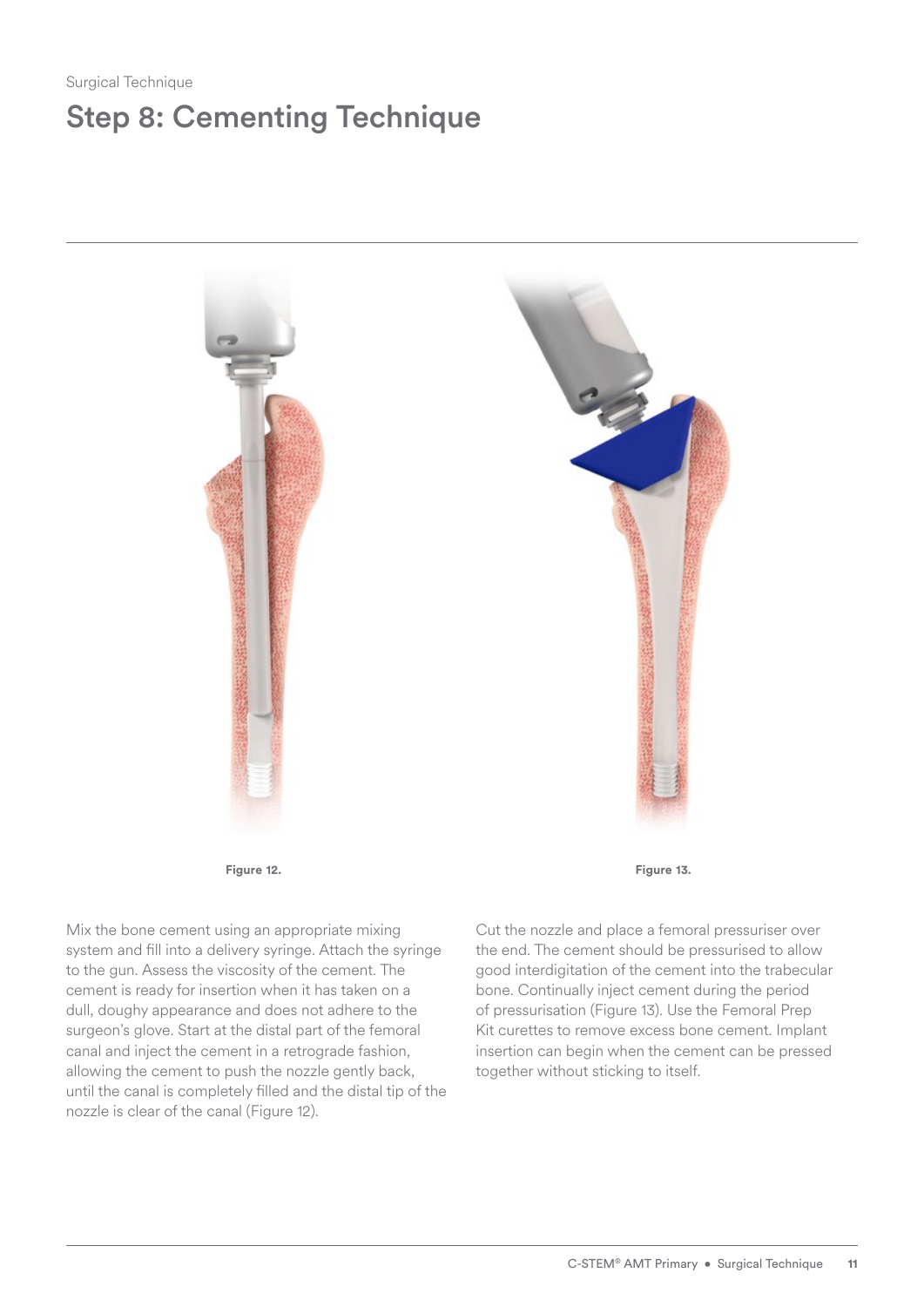## <span id="page-13-0"></span>Step 9: Femoral Stem Implantation



To assemble the introducer to the stem, compress the lever and carefully locate the two forks behind the taper on the neck of the implant. Then insert the prong into the dimple on the lateral shoulder of the implant then gently release the lever. The stem should now be securely attached to the introducer. **DO NOT IMPACT THE INTRODUCER**.

Introduce the implant in line with the long axis of the femur. Its entry point should be lateral, close to the greater trochanter. During stem insertion maintain thumb pressure on the cement at the medial femoral neck ensuring the stem is in the middle of the prepared cavity (Figure 14).

In terms of implantation depth, the stem is "neutrally" seated when the middle marking on the stem is level with the neck resection (Figure 15). The additonal lines allow the implant to be raised or lowered; to increase or decrease leg length without adjusting the offset.

**Figure** 14. **Figure** 14.

Raising or lowering the stem with respect to the neck resection will increase or decrease the proximo-medial cement mantle thickness respectively. Remove excess cement with a curette. Maintain the position of the stem until the cement has completely polymerized.

To remove the alternative introducer (2522-00-503) from the stem, compress the lever slightly whilst gently pulling the instrument away from the implant taking care not to disturb the cement whilst it is curing.

■ **Note:** Due to the larger cross sectional area of the alternative introducer (2522-00-503) (Figure 14) there is an increased risk of soft tissue impingement. In cases where there is concern that the alternative introducer may impinge with soft tissue it is recommended that the original stem introducer (2522-00-502) is used.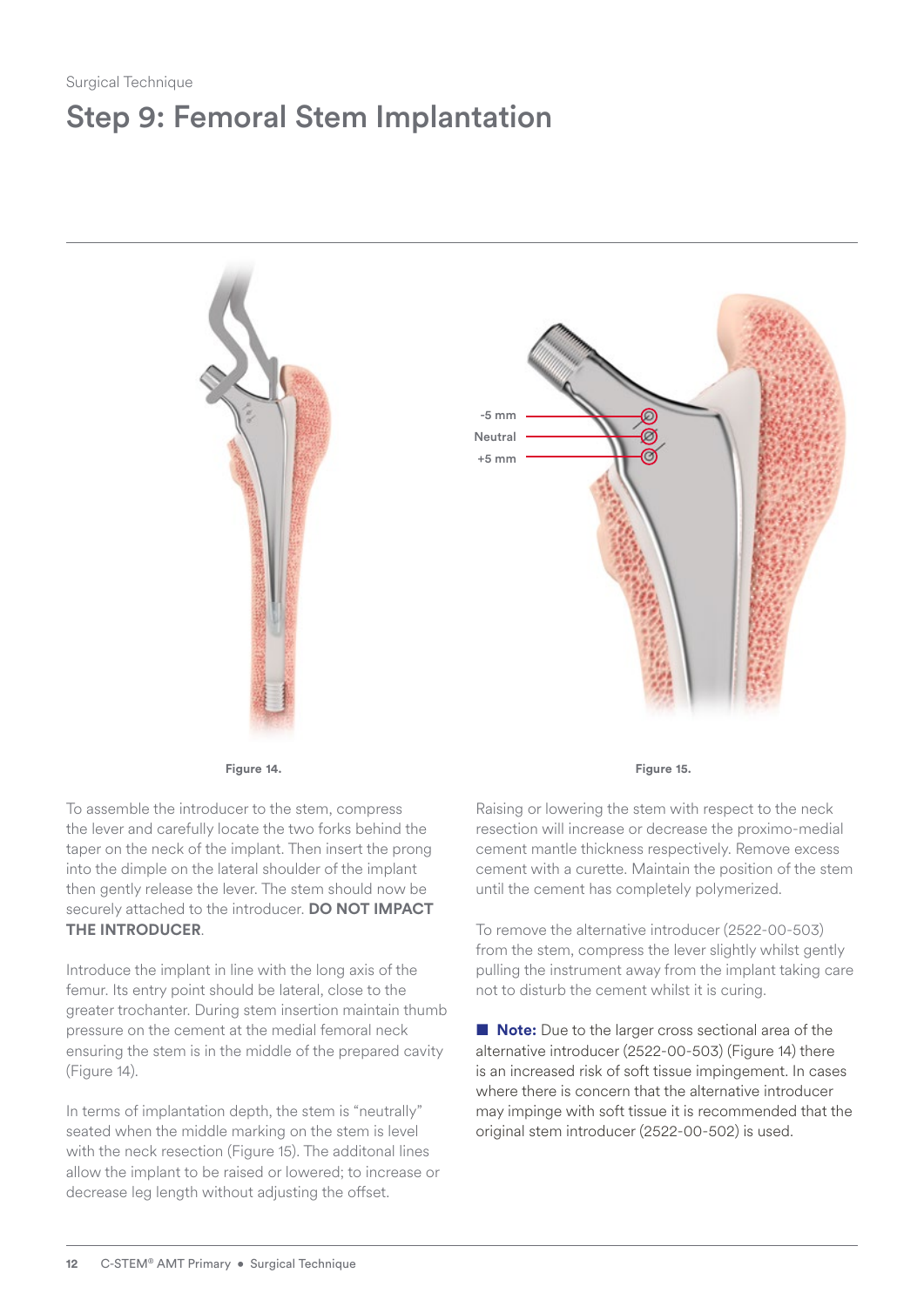### <span id="page-14-0"></span>Step 10: Femoral Head Impaction



**Figure 16. Figure** 16.

■ **Tip:** As well as the retained inserter there is also a straight, non-retaining introducer and a curved, nonretaining introducer.

Once the cement has completely set, place the trial head on the implant and perform a final trial reduction (Figure 16). Remove the trial head then irrigate, thoroughly clean and dry the taper, to remove any fluid or particulate debris.

Twist and push the definitive head onto the taper using the head taper, then impact firmly with head impactor. Reduce the hip to carry out a final assessment of joint mechanics and stability (Figure 17).

#### **Closure**

Closure is based on the surgeon's preference and the individual case. The repair should be tested throughout the hip range of motion.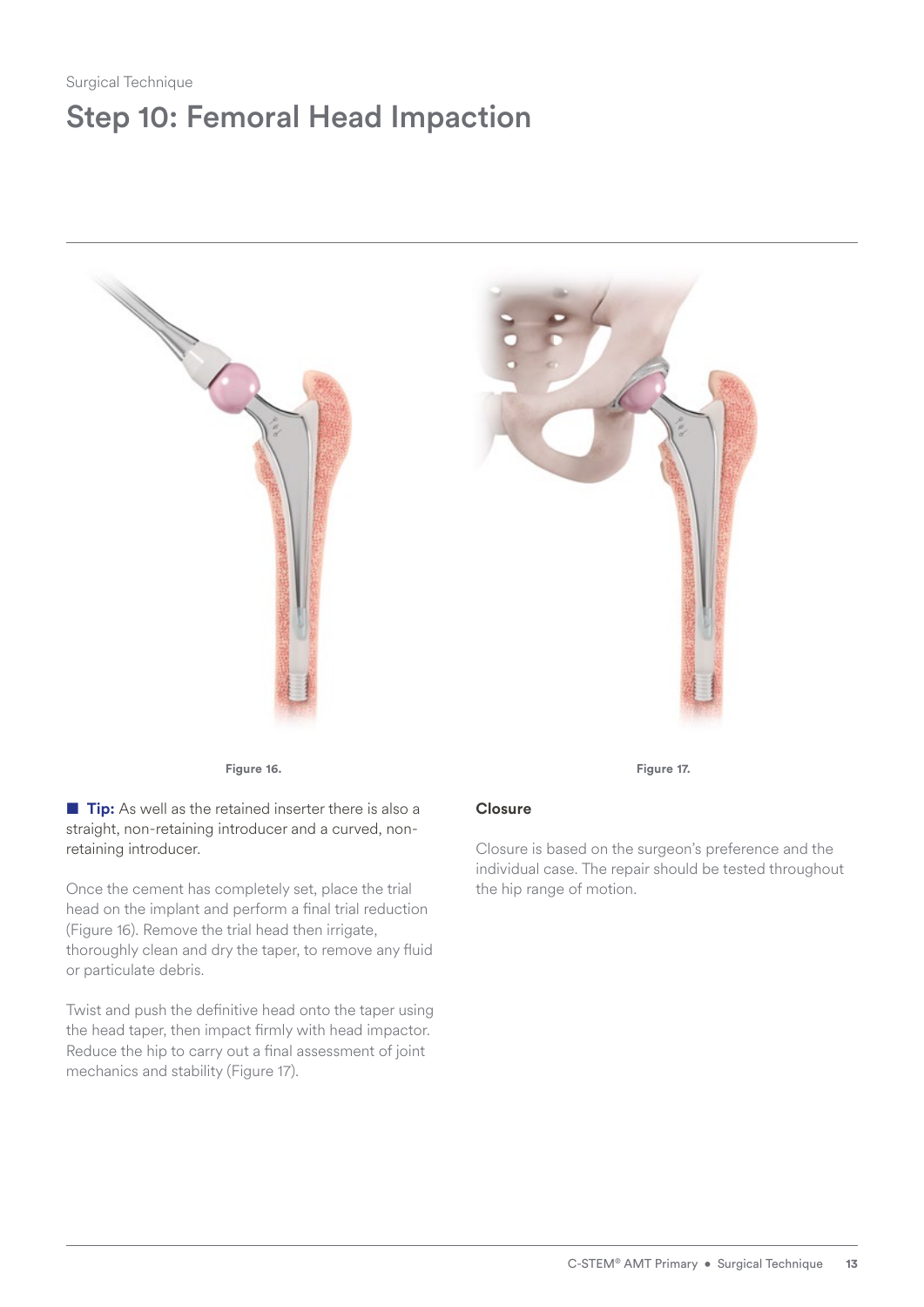### <span id="page-15-0"></span>Technical Specifications





### Cement Restrictor

Ideally, the cement restrictor should be positioned 20 mm distal to stem tip (see column A below).

<span id="page-15-1"></span>

| <b>Size</b> | $A =$ Stem Lenath<br>(mm) | $B =$ Offset with head<br>(mm) |        |      |        |       |      | C = Leg Adjustment Length<br>with head (mm) |      |        |       | $D =$ Neck Lenath<br>with head (mm) |        |      |        |       |
|-------------|---------------------------|--------------------------------|--------|------|--------|-------|------|---------------------------------------------|------|--------|-------|-------------------------------------|--------|------|--------|-------|
|             |                           | $-2$                           | $+1.5$ | $+5$ | $+8.5$ | $+12$ | $-2$ | $+1.5$                                      | $+5$ | $+8.5$ | $+12$ | $-2$                                | $+1.5$ | $+5$ | $+8.5$ | $+12$ |
| 1 Standard  | 106                       | 30.5                           | 33     | 35.5 | 38.5   | 41    | 22   | 24                                          | 26.5 | 28.5   | 31    | 23.5                                | 27     | 30.5 | 34     | 37.5  |
| 1HO         | 106                       | 36.5                           | 39     | 41.5 | 44.5   | 47    | 22   | 24                                          | 26.5 | 28.5   | 31    | 27.5                                | 31     | 34.5 | 38     | 41.5  |
| 2 Standard  | 110.5                     | 32.5                           | 35     | 37.5 | 40.5   | 43    | 23.5 | 26                                          | 28   | 30.5   | 32.5  | 25                                  | 28.5   | 32   | 35.5   | 39    |
| 2HO         | 110.5                     | 38.5                           | 41     | 43.5 | 46.5   | 49    | 23.5 | 26                                          | 28   | 30.5   | 32.5  | 29                                  | 32.5   | 36   | 39.5   | 43    |
| 3 Standard  | 115                       | 32.5                           | 35     | 37.5 | 40.5   | 43    | 25   | 27.5                                        | 29.5 | 32     | 34    | 25                                  | 28.5   | 32   | 35.5   | 39    |
| 3 HO        | 115                       | 38.5                           | 41     | 43.5 | 46.5   | 49    | 25   | 27.5                                        | 29.5 | 32     | 34    | 29                                  | 32.5   | 36   | 39.5   | 43    |
| 4 Standard  | 119.5                     | 34.5                           | 37     | 39.5 | 42.5   | 45    | 27.5 | 29.5                                        | 32   | 34     | 36.5  | 27                                  | 30.5   | 34   | 37.5   | 41    |
| 4 HO        | 119.5                     | 42.5                           | 45     | 47.5 | 50.5   | 53    | 27.5 | 29.5                                        | 32   | 34     | 36.5  | 32.5                                | 36     | 39.5 | 43     | 46.5  |
| 5 Standard  | 124                       | 34.5                           | 37     | 39.5 | 42.5   | 45    | 28.5 | 31                                          | 33   | 35.5   | 37.5  | 27                                  | 30.5   | 34   | 37.5   | 41    |
| 5 HO        | 124                       | 42.5                           | 45     | 47.5 | 50.5   | 53    | 28.5 | 31                                          | 33   | 35.5   | 37.5  | 32.5                                | 36     | 39.5 | 43     | 46.5  |
| 6 Standard  | 128.5                     | 36.5                           | 39     | 41.5 | 44.5   | 47    | 30.5 | 33                                          | 35   | 37.5   | 39.5  | 29                                  | 32.5   | 36   | 39.5   | 43    |
| 6 HO        | 128.5                     | 44.5                           | 47     | 49.5 | 52.5   | 55    | 30.5 | 33                                          | 35   | 37.5   | 39.5  | 34                                  | 37.5   | 41   | 44.5   | 48    |
| 7 Standard  | 133                       | 36.5                           | 39     | 41.5 | 44.5   | 47    | 31.5 | 34                                          | 36   | 38.5   | 40.5  | 29                                  | 32.5   | 36   | 39.5   | 43    |
| 7 HO        | 133                       | 44.5                           | 47     | 49.5 | 52.5   | 55    | 31.5 | 34                                          | 36   | 38.5   | 40.5  | 34                                  | 37.5   | 41   | 44.5   | 48    |
| 8 Standard  | 137.5                     | 38.5                           | 41     | 43.5 | 46.5   | 49    | 33.5 | 35.5                                        | 38   | 40     | 42.5  | 31                                  | 34.5   | 38   | 41.5   | 45    |
| 8 HO        | 137.5                     | 46.5                           | 49     | 51.5 | 54.5   | 57    | 33.5 | 35.5                                        | 38   | 40     | 42.5  | 36                                  | 39.5   | 43   | 46.5   | 50    |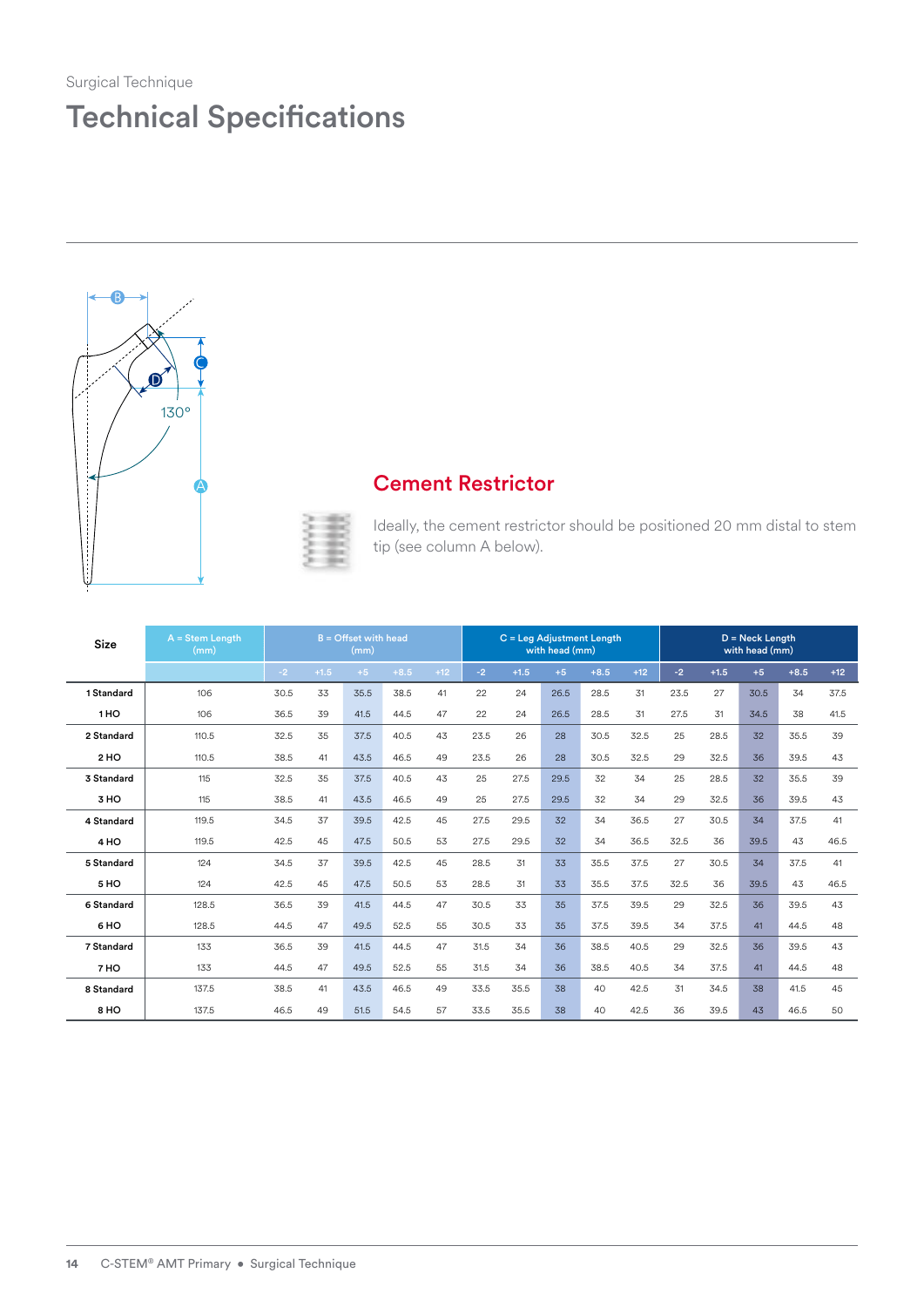### <span id="page-16-0"></span>Ordering Information



#### **C-STEM AMT Core Kit**

| 2580-00-100 | C-STEM AMT Core Tray                  |
|-------------|---------------------------------------|
| 2570-23-000 | Canal Sizers Size 14 - 15             |
| 2570-22-000 | Canal Sizers Size 12 - 13             |
| 2570-21-000 | Canal Sizers Size 10 - 11             |
| 5460-02-000 | Cement Restrictor Inserter            |
| 2570-00-005 | SUMMIT <sup>®</sup> Lateraliser       |
| 2709-05-002 | T-Handle Hudson Driver                |
| 9751-90-000 | Caliper                               |
| 2522-00-502 | ELITE™ Stem Introducer                |
| 2570-00-000 | <b>SUMMIT Universal Broach Handle</b> |
| 2354-10-000 | Muller Awl Reamer with Hudson End     |
| 2598-07-532 | Modular Box Osteotome                 |
| 2001-65-000 | Femoral Head Impactor                 |
| 2580-00-115 | C-STFM AMT Broach Size 1              |
| 2580-00-116 | C-STEM AMT Broach Size 2              |
| 2580-00-117 | C-STEM AMT Broach Size 3              |
| 2580-00-118 | C-STEM AMT Broach Size 4              |
| 2580-00-119 | C-STEM AMT Broach Size 5              |
| 2570-04-000 | C-STEM AMT Size 0/1 STD Neck Segment  |
| 2570-04-050 | C-STEM AMT Size 0/1 HO Neck Segment   |
| 2570-04-105 | C-STEM AMT Size 2/3 STD Neck Segment  |
| 2570-04-150 | C-STEM AMT Size 2/3 HO Neck Segment   |
| 2570-04-205 | C-STEM AMT Size 4/5 STD Neck Segment  |
| 2570-04-250 | C-STEM AMT Size 4/5 HO Neck Segment   |

| 2570-01-600 | SUMMIT Universal Neck Resection Guide |
|-------------|---------------------------------------|
| 2530-81-000 | ARTICUL/EZE™ 28 mm Trial Head +1.5    |
| 2530-82-000 | ARTICUL/EZE 28 mm Trial Head +5       |
| 2530-83-000 | ARTICUL/EZE 28 mm Trial Head +8.5     |
| 2530-91-000 | ARTICUL/EZE 32 mm Trial Head +1       |
| 2530-92-000 | ARTICUL/EZE 32 mm Trial Head +5       |
| 2530-93-000 | ARTICUL/EZE 32 mm Trial Head +9       |
| 2531-51-000 | ARTICUL/F7F 36 mm Trial Head +1.5     |
| 2531-52-000 | ARTICUL/EZE 36 mm Trial Head +5       |
| 2531-53-000 | ARTICUL/EZE 36 mm Trial Head +8.5     |
| 5460-32-000 | SS Cement Restrictor Trial 2          |
| 5460-34-000 | SS Cement Restrictor Trial 3          |
| 5460-36-000 | <b>SS Cement Restrictor Trial 4</b>   |
| 5460-38-000 | SS Cement Restrictor Trial 5          |
|             |                                       |

### **Options**

| 2522-00-503 C-STEM AMT Curved Stem Introducer |
|-----------------------------------------------|
| 2522-00-504 C-STEM AMT Stem Introducer        |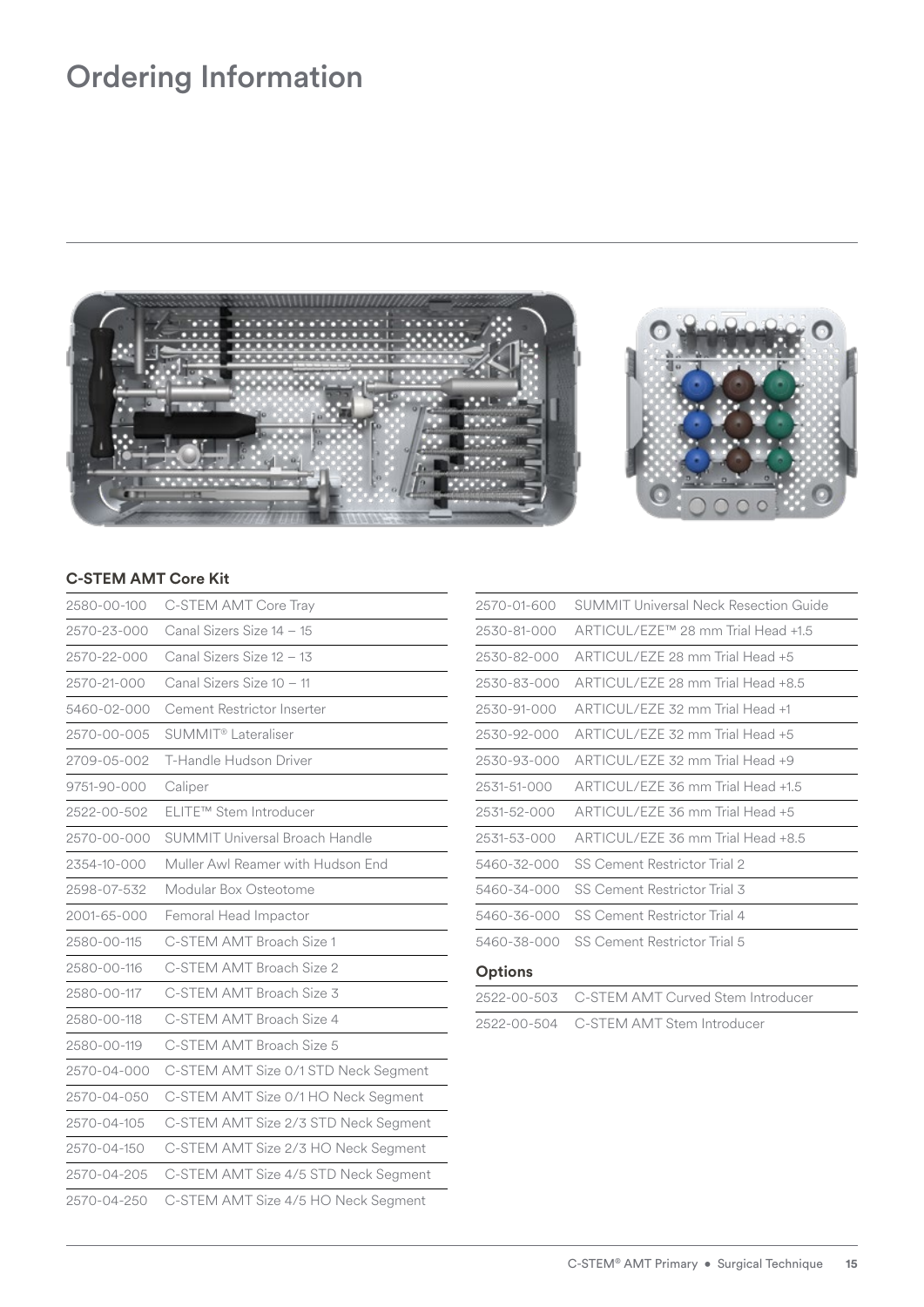

#### **C-STEM AMT Extended Kit**

| 2580-00-102 | C STEM AMT Extended Tray              |
|-------------|---------------------------------------|
| 2580-00-122 | C-STEM AMT Broach Size 8              |
| 2580-00-121 | C-STEM AMT Broach Size 7              |
| 2580-00-120 | C-STEM AMT Broach Size 6              |
| 2580-01-085 | C-STEM AMT Stem Trial Size 1 STD      |
| 2580-02-085 | C-STFM AMT Stem Trial Size 1 HO       |
| 2580-01-086 | C-STEM AMT Stem Trial Size 2 STD      |
| 2580-02-086 | C-STFM AMT Stem Trial Size 2 HO       |
| 9611-88-000 | C-STEM AMT Trial Stem Peg             |
| 2709-04-001 | Flexible Osteotome Handle             |
| 2570-04-100 | SUMMIT Calcar Planer - Small          |
| 2570-04-200 | SUMMIT Calcar Planer - Large          |
| 2531-54-000 | ARTICUL/EZE 36 mm Trial Head +12      |
| 2531-50-000 | ARTICUL/EZE 36 mm Trial Head -2       |
| 2530-94-000 | ARTICUL/EZE 32 mm Trial Head +13      |
| 2530-84-000 | ARTICUL/EZE 28 mm Trial Head +12      |
| 2530-73-000 | ARTICUL / F7F 26 mm Trial Head +10    |
| 2530-72-000 | ARTICUL / F7F 26 mm Trial Head +7     |
| 2530-71-000 | ARTICUL/EZE 26 mm Trial Head +4       |
| 2530-70-000 | ARTICUL / F7F 22.225 mm Trial Head +7 |
| 2530-69-000 | ARTICUL/EZE 22.225 mm Trial Head +4   |
|             |                                       |

|                                                 | 5460-30-000 SS Cement Restrictor Trial 1         |
|-------------------------------------------------|--------------------------------------------------|
|                                                 | 5460-40-000 SS Cement Restrictor Trial 6         |
|                                                 | 5460-42-000 SS Cement Restrictor Trial 7         |
|                                                 | 2570-04-300 C-STEM AMT Size 6/7 STD Neck Segment |
|                                                 | 2570-04-350 C-STEM AMT Size 6/7 HO Neck Segment  |
|                                                 | 2570-04-400 C-STEM AMT Size 8/9 STD Neck Segment |
|                                                 | 2570-04-450 C-STEM AMT Size 8/9 HO Neck Segment  |
|                                                 | 2570-24-000 Canal Sizers Size 16 - 17            |
|                                                 | $2570 - 20 - 000$ Canal Sizers Size $8 - 9$      |
| $\bigcap_{x\in A} f(x) = \bigcap_{x\in A} f(x)$ |                                                  |

#### **Options**

| 2580-00-119 C-STEM AMT Broach Size 5             |
|--------------------------------------------------|
| 2580-00-118 C-STEM AMT Broach Size 4             |
| 2570-04-205 C-STEM AMT SIZE 4/5 STD Neck Segment |
| 2570-04-250 C-STEM AMT SIZE 4/5 HO Neck Segment  |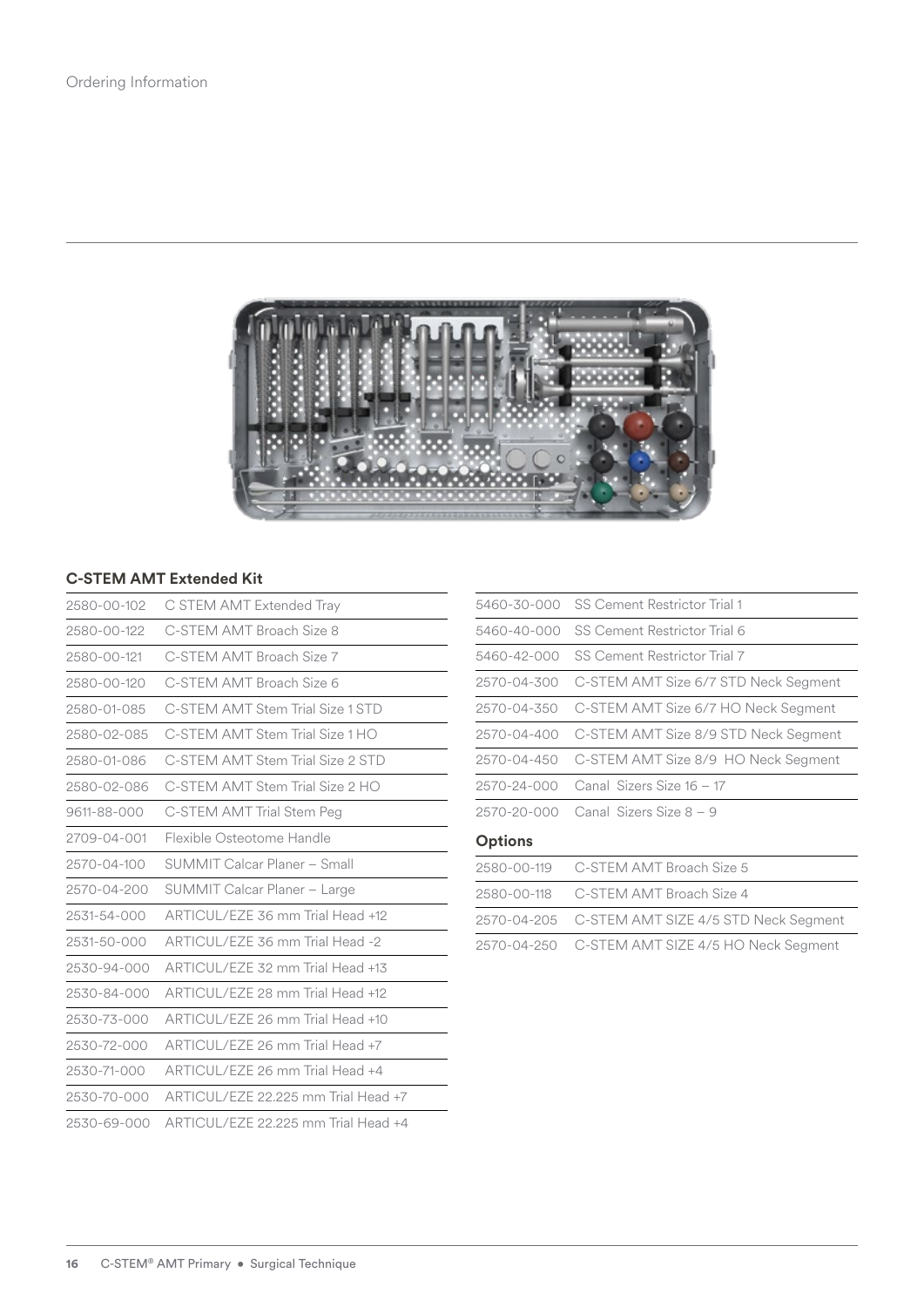#### **C-STEM AMT Femoral Implants**

| 1570-04-070       | C-STEM AMT Size 1 Standard Offset |
|-------------------|-----------------------------------|
| 1570-04-085       | C-STEM AMT Size 2 Standard Offset |
| 1570-04-090       | C-STEM AMT Size 3 Standard Offset |
| 1570-04-100       | C-STEM AMT Size 4 Standard Offset |
| $1570 - 04 - 110$ | C-STEM AMT Size 5 Standard Offset |
| 1570-04-120       | C-STEM AMT Size 6 Standard Offset |
| 1570-04-135       | C-STEM AMT Size 7 Standard Offset |
| 1570-04-150       | C-STEM AMT Size 8 Standard Offset |
|                   |                                   |
| $1570 - 11 - 070$ | C-STEM AMT Size 1 High Offeet     |

| 15/0-14-0/0     | - C-STEM AMT Size 1 High Offset          |
|-----------------|------------------------------------------|
| 1570-14-085     | C-STEM AMT Size 2 High Offset            |
| 1570-14-090     | C-STEM AMT Size 3 High Offset            |
| 1570-14-100     | C-STEM AMT Size 4 High Offset            |
| 1570-14-110     | C-STEM AMT Size 5 High Offset            |
| 1570-14-120     | C-STEM AMT Size 6 High Offset            |
| 1570-14-135     | C-STEM AMT Size 7 High Offset            |
| $1570$ 11 $150$ | $\cap$ CTEM ANAT City O Ligh $\cap$ Heat |



1570-14-150 C-STEM AMT Size 8 High Offset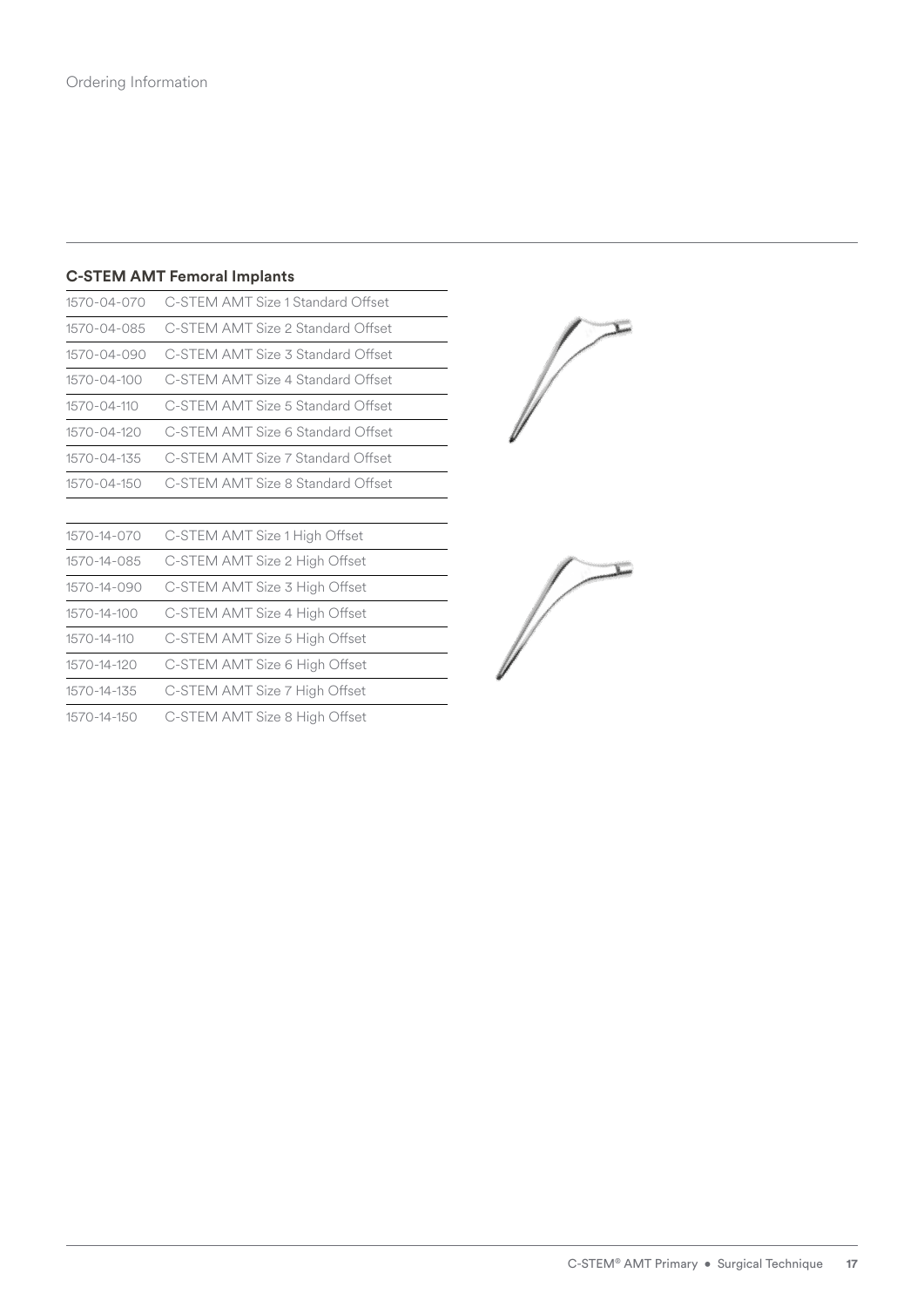#### **ARTICUL/EZE 12/14 BIOLOX®** *delta* **Head 28 mm**

| 1365-28-310 | 28 mm 12/14 ARTICUL/EZE BIOLOX delta Head Neck Length +1.5 |  |
|-------------|------------------------------------------------------------|--|
| 1365-28-320 | 28 mm 12/14 ARTICUL/EZE BIOLOX delta Head Neck Length +5   |  |
| 1365-28-330 | 28 mm 12/14 ARTICUL/EZE BIOLOX delta Head Neck Length +8.5 |  |
|             | ARTICUL/EZE 12/14 BIOLOX delta Head 32 mm                  |  |
| 1365-32-310 | 32 mm 12/14 ARTICUL/EZE BIOLOX delta Head Neck Length +1   |  |
| 1365-32-320 | 32 mm 12/14 ARTICUL/EZE BIOLOX delta Head Neck Length +5   |  |
| 1365-32-330 | 32 mm 12/14 ARTICUL/EZE BIOLOX delta Head Neck Length +9   |  |
|             | ARTICUL/EZE 12/14 BIOLOX delta Head 36 mm                  |  |
| 1365-36-310 | 36 mm 12/14 ARTICUL/EZE BIOLOX delta Head Neck Length +1.5 |  |
| 1365-36-320 | 36 mm 12/14 ARTICUL/EZE BIOLOX delta Head Neck Length +5   |  |
| 1365-36-330 | 36 mm 12/14 ARTICUL/EZE BIOLOX delta Head Neck Length +8.5 |  |
| 1365-36-340 | 36 mm 12/14 ARTICUL/EZE BIOLOX delta Head Neck Length +12  |  |
|             | ARTICUL/EZE 12/14 Cobalt Chrome Head 22.225 mm             |  |
| 136529000   | ARTICUL/EZE Cobalt Chrome 22.225 mm Modular Head +4        |  |
| 136530000   | ARTICUL/EZE Cobalt Chrome 22.225 mm Modular Head +7        |  |
|             | ARTICUL/EZE 12/14 ULTAMET™ Head 28 mm                      |  |
| 1365-11-500 | 28 mm 12/14 ARTICUL/EZE ULTAMET Head Neck Length +1.5      |  |
| 1365-12-500 | 28 mm 12/14 ARTICUL/EZE ULTAMET Head Neck Length +5        |  |
| 1365-13-500 | 28 mm 12/14 ARTICUL/EZE ULTAMET Head Neck Length +8.5      |  |
|             | <b>ARTICUL/EZE 12/14 Metal Head 32 mm</b>                  |  |
| 1365-21-000 | 32 mm 12/14 ARTICUL/EZE Metal Head Neck Length +1          |  |
| 1365-22-000 | 32 mm 12/14 ARTICUL/EZE Metal Head Neck Length +5          |  |
| 1365-23-000 | 32 mm 12/14 ARTICUL/EZE Metal Head Neck Length +9          |  |
| 1365-24-000 | 32 mm 12/14 ARTICUL/EZE Metal Head Neck Length +13 Skirted |  |
|             | ARTICUL/EZE 12/14 ULTAMET Head 36 mm                       |  |
| 1365-50-000 | 36 mm 12/14 ARTICUL/EZE ULTAMET Head Neck Length -2        |  |
| 1365-51-000 | 36 mm 12/14 ARTICUL/EZE ULTAMET Head Neck Length +1.5      |  |
| 1365-52-000 | 36 mm 12/14 ARTICUL/EZE ULTAMET Head Neck Length +5        |  |
| 1365-53-000 | 36 mm 12/14 ARTICUL/EZE ULTAMET Head Neck Length +8.5      |  |
| 1365-54-000 | 36 mm 12/14 ARTICUL/EZE ULTAMET Head Neck Length +12       |  |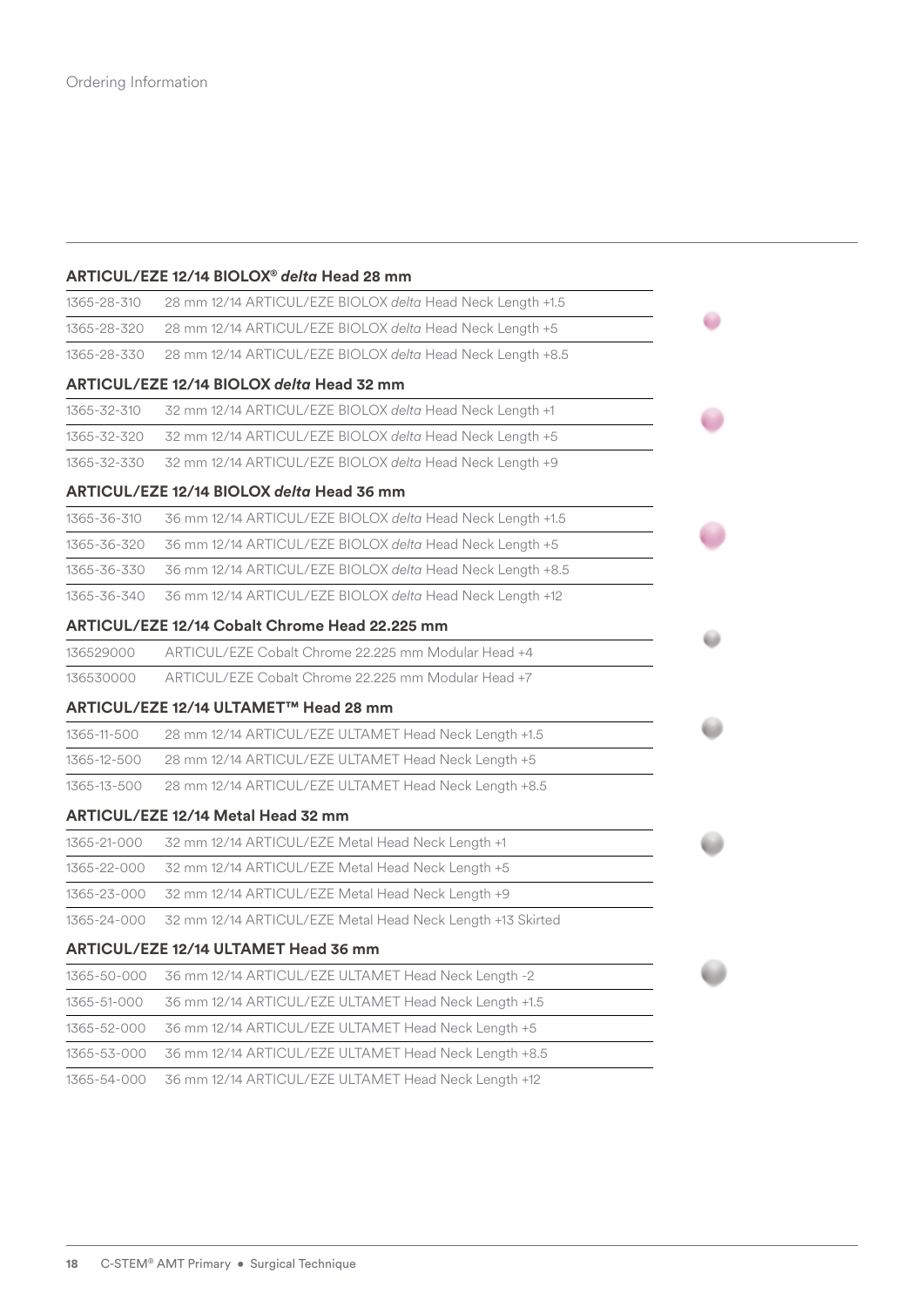#### **ARTICUL/EZE Ball 22.225 mm**

| 9113-112     | 22.225 mm ARTICUL/EZE Ball +5    |
|--------------|----------------------------------|
| $9113 - 113$ | 22.225 mm ARTICUL/EZE Ball +9    |
|              | <b>ARTICUL/EZE Ball 28 mm</b>    |
| 1365-11-000  | 28 mm ARTICUL / FZF Ball +1.5 GR |
| 1365-12-000  | 28 mm ARTICUL/EZE Ball +5 BR     |
| 1365-13-000  | 28 mm ARTICUL/EZE Ball +8.5 BL   |

1365-14-000 28 mm ARTICUL/EZE Ball +12 BLK

1365-15-000 28 mm ARTICUL/EZE Ball +15.5 WH

#### **ARTICUL/EZE Ball 32 mm**

| 1365-21-000 32 mm ARTICUL/EZE Ball +1 GR    |
|---------------------------------------------|
| 1365-22-000 32 mm ARTICUL/EZE Ball +5 BR    |
| 1365-23-000 32 mm ARTICUL/EZE Ball +9 BL    |
| 1365-24-000 32 mm ARTICUL/EZE Ball +13 BLK  |
| 1365-25-000 32 mm ARTICUL / FZF Ball +17 WH |

#### **Hip Ball BIOLOX 28 mm**

| 9111-121 | 28 mm 12/14 Hip Ball BIOLOX +1.5    |
|----------|-------------------------------------|
| 9111-122 | 28 mm 12/14 ARTICUL/EZE BIOLOX +5   |
| 9111-123 | 28 mm 12/14 ARTICUL/EZE BIOLOX +8.5 |

#### **Hip Ball BIOLOX 32 mm**

| 9111-131 | 32 mm 12/14 Hip Ball BIOLOX +1 |  |
|----------|--------------------------------|--|
| 9111-132 | 32 mm 12/14 Hip Ball BIOLOX +5 |  |
| 9111-133 | 32 mm 12/14 Hip Ball BIOLOX +9 |  |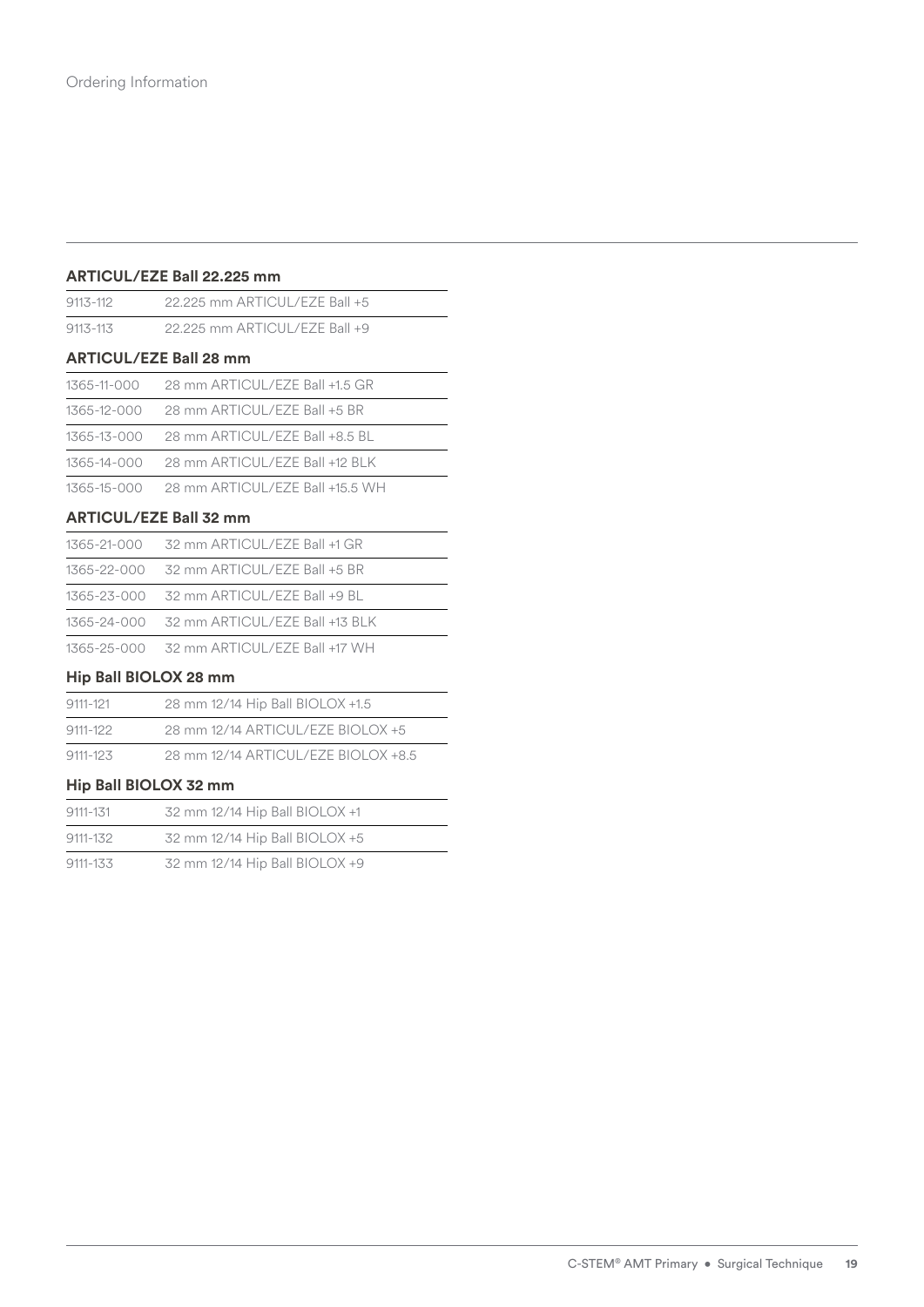#### **C-STEM AMT Cement Restrictor Kit**

| 5460-02-000 Cement Restrictor Inserter   |
|------------------------------------------|
| 5460-30-000 SS Cement Restrictor Trial 1 |
| 5460-32-000 SS Cement Restrictor Trial 2 |
| 5460-34-000 SS Cement Restrictor Trial 3 |
| 5460-36-000 SS Cement Restrictor Trial 4 |
| 5460-38-000 SS Cement Restrictor Trial 5 |
| 5460-40-000 SS Cement Restrictor Trial 6 |
| 5460-42-000 SS Cement Restrictor Trial 7 |

#### **End Caps and Centralisers**

| 9612-26-000 C-STEM End Cap (PMMA) |
|-----------------------------------|
| 9612-46-000 C-STEM Centraliser    |

#### **Void Centralisers**

| 9612-20-500 C-STFM Void Centraliser Size 20 |
|---------------------------------------------|
| 9612-18-500 C-STEM Void Centraliser Size 18 |
| 9612-16-500 C-STEM Void Centraliser Size 16 |
| 9612-14-500 C-STEM Void Centraliser Size 14 |
| 9612-12-500 C-STEM Void Centraliser Size 12 |
| 9612-10-500 C-STEM Void Centraliser Size 10 |

#### **X-ray Templates**

2580-00-056 C-STEM AMT X-ray Templates